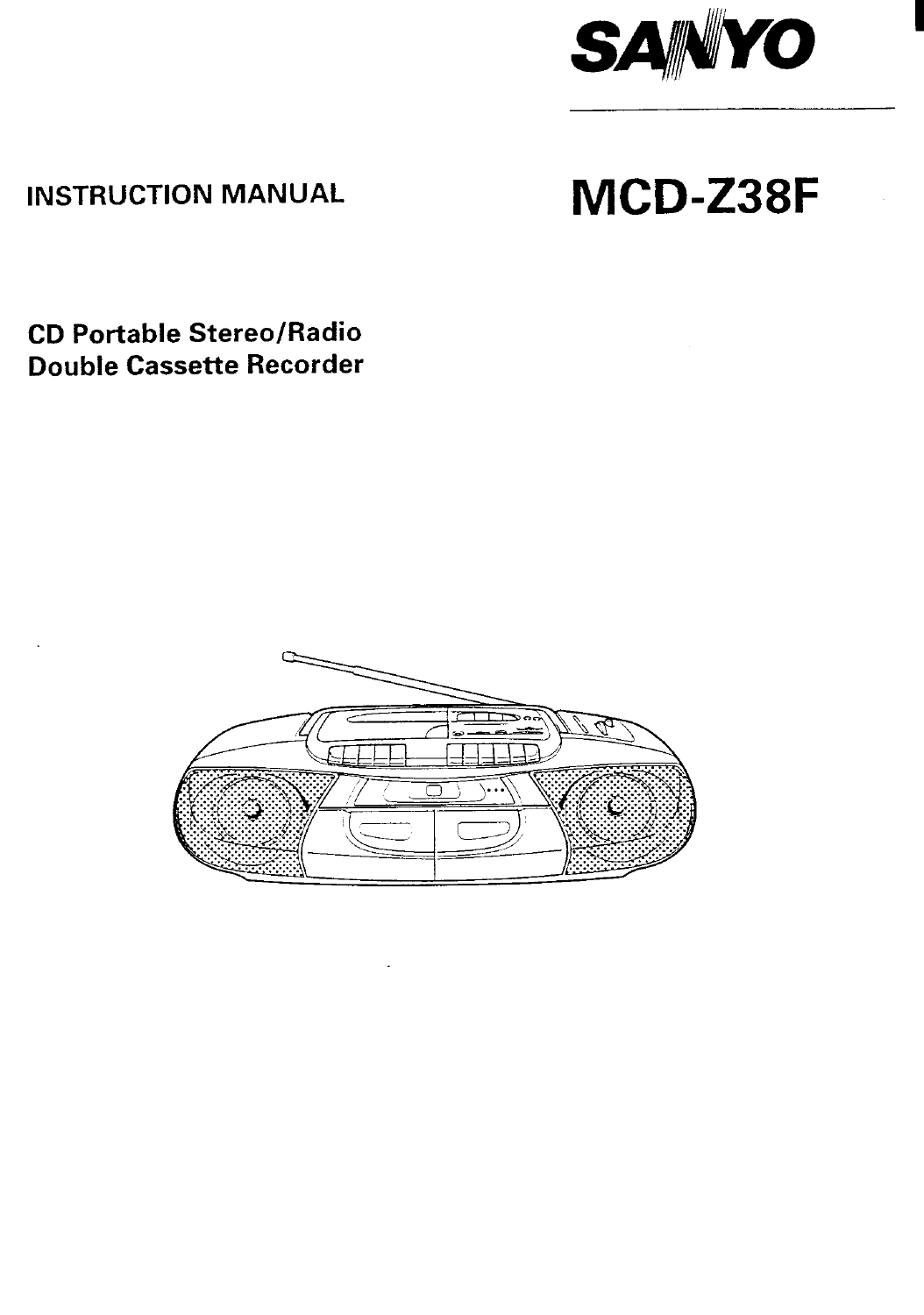### CAUTION

USE OF CONTROLS OR ADJUSTMENTS OR PERFORMANCE OF PROCEDURES OTHER THAN THOSE SPECIFIED IN THE OPERATING INSTRUCTIONS MAY RESULT IN HAZARDOUS RADIA-TION EXPOSURE.

THE COMPACT DISC PLAYER SHOULD NOT BE ADJUSTED OR REPAIRED BY ANYONE EXCEPT PROPERLY OUALIFIED PERSONNEL.

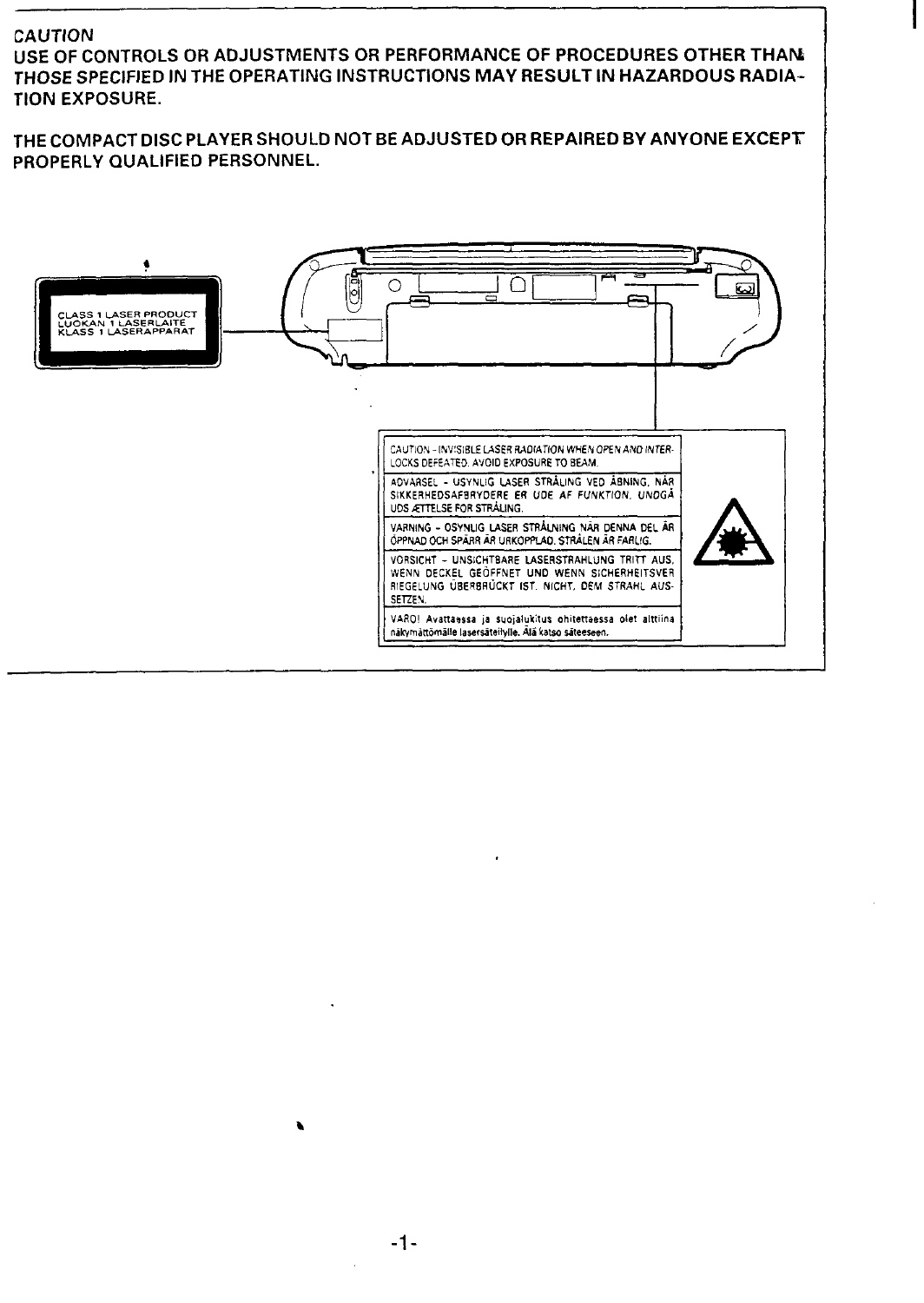# **FOR SAFE AND EFFICIENT OPERATION**

- **The apparatus shall not be exposed to dripping or splashing.**
- **Do not damage the mains lead.**
- **When not in use, disconnect the mains lead from the outlet. Grasp the plug, notthe cord, when disconnecting the unit.**
- **If water should enter the unit, electrical shock or a malfunction may result. Use in an area where there is low humidity and little dust.**
- **Do not disassemble or alter the unit in any way.**
- . **Do not use the unit in areas where extremes intemperature occur (below 5"Corexceeding 35"C), or where it may be exposed to direct sunlight.**
- **Because of the CD player's extremely low noise and wide dynamic range, there is a tendency to turn the volume on the amplifier higherthan necessary. Doing so may produce an excessively high output from the amplifier which can cause damage to your speakers. Please be careful in this regard.**
- **- Sudden changes in the surrounding temperaturecan cause dewtoform ontheoptical pickup lens inside the unit. Under this condition the unit may be unable to operate properly. If this should occur, remove the disc and allow the player to adjust to the surrounding temperature.**

**Do not install this equipment in a confined space, such as a book case or built-in cabinet.**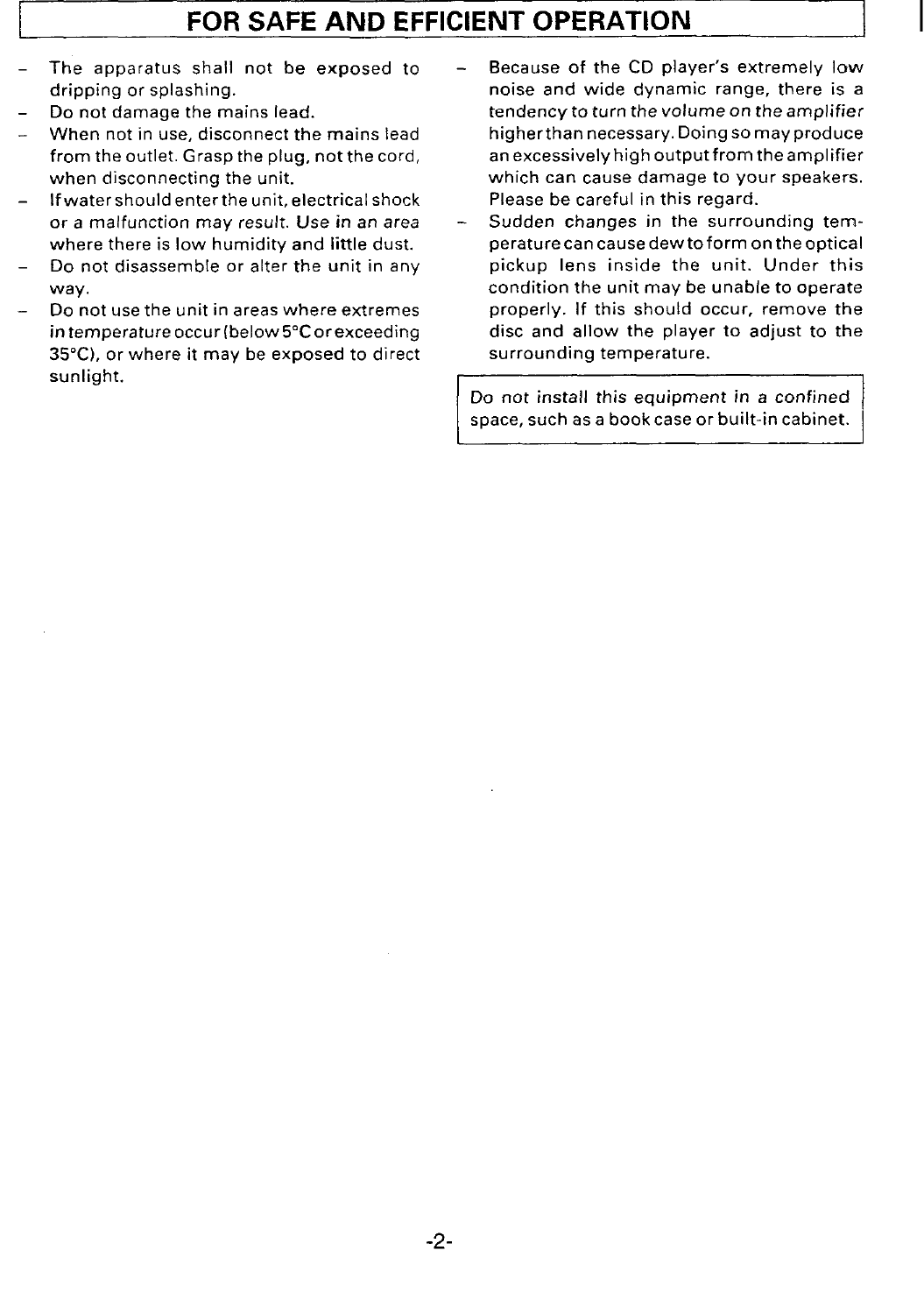

### **CAUTION:**

### **WHEN INSTALLING THE BAITERIES**

**damage to the unit, observe the following store them in a cool place.**

- **1. The batteries must be installed correctly. instructions for proper use and disposal. the batteries, to the polarities shown on the HANDLE BATTERIES. back of the unit.**
- **2. Do not mix new batteries with old or used NOTE:**
- **3. Only use batteries of the samg type and they must be disposed of fn a safe manner brand. brand.** *<b>n* **i** *which complies with all applicable laws.*
- To prevent leakage from the batteries, which is 4. If the unit will not be used for an extended **corrosive and can cause personal injury and period of time, remove the batteries and**
- **precautions: 5. Carefully follow the battety manufacturer's**
	- **Match the polarities (+ and — signs) on 6. DO NOT ALLOW YOUNG CHILDREN TO**

**batteries. When the batteries have become discharged,**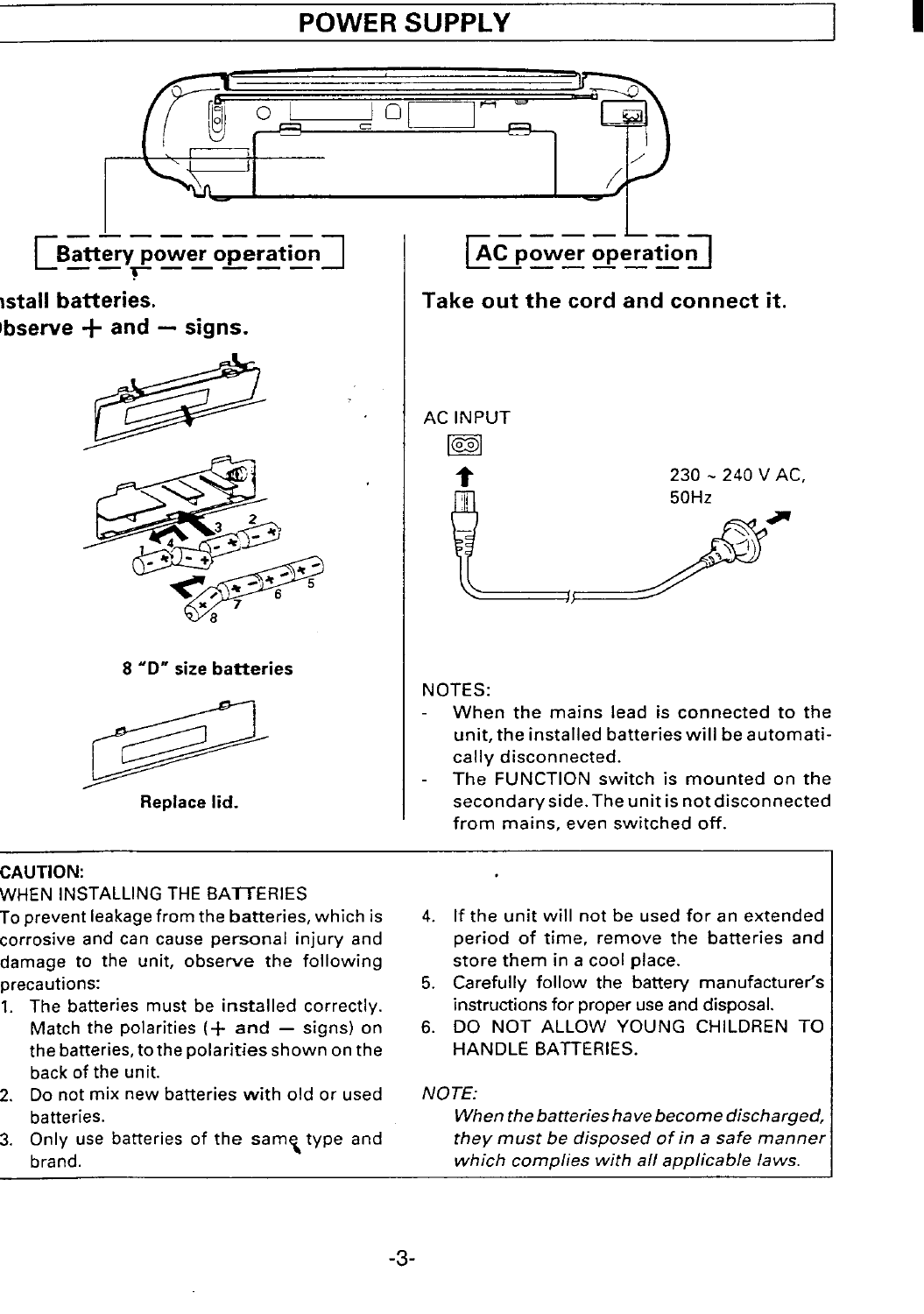### **GENERAL OPERATION**

### To control the sound.





### Bass expander switch (BASSXPANDER)

- ON: **(Button In) - Increases the bass output level.**
- **OFF: (Button Out) - For normal bass output level.**



### Using headphones

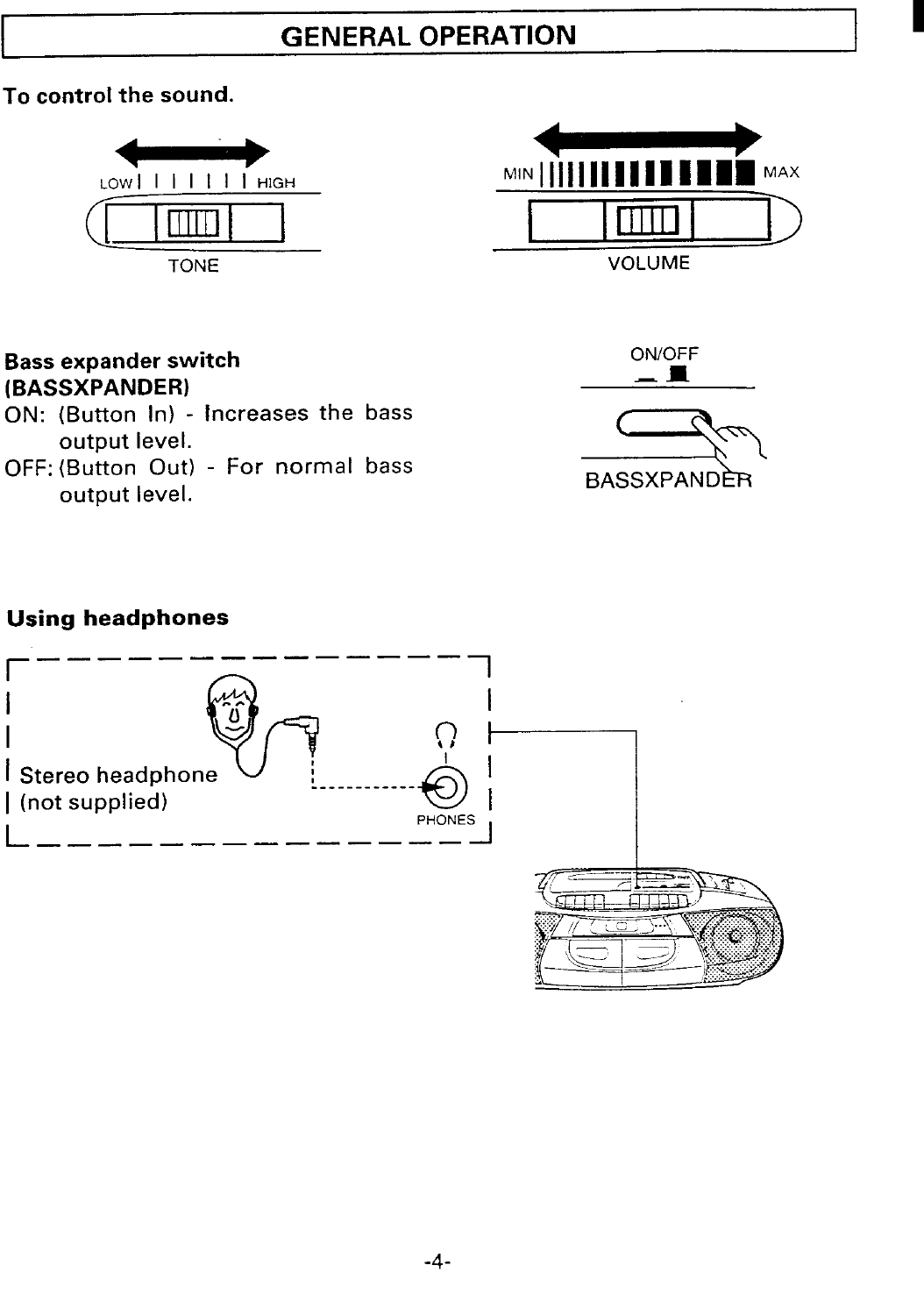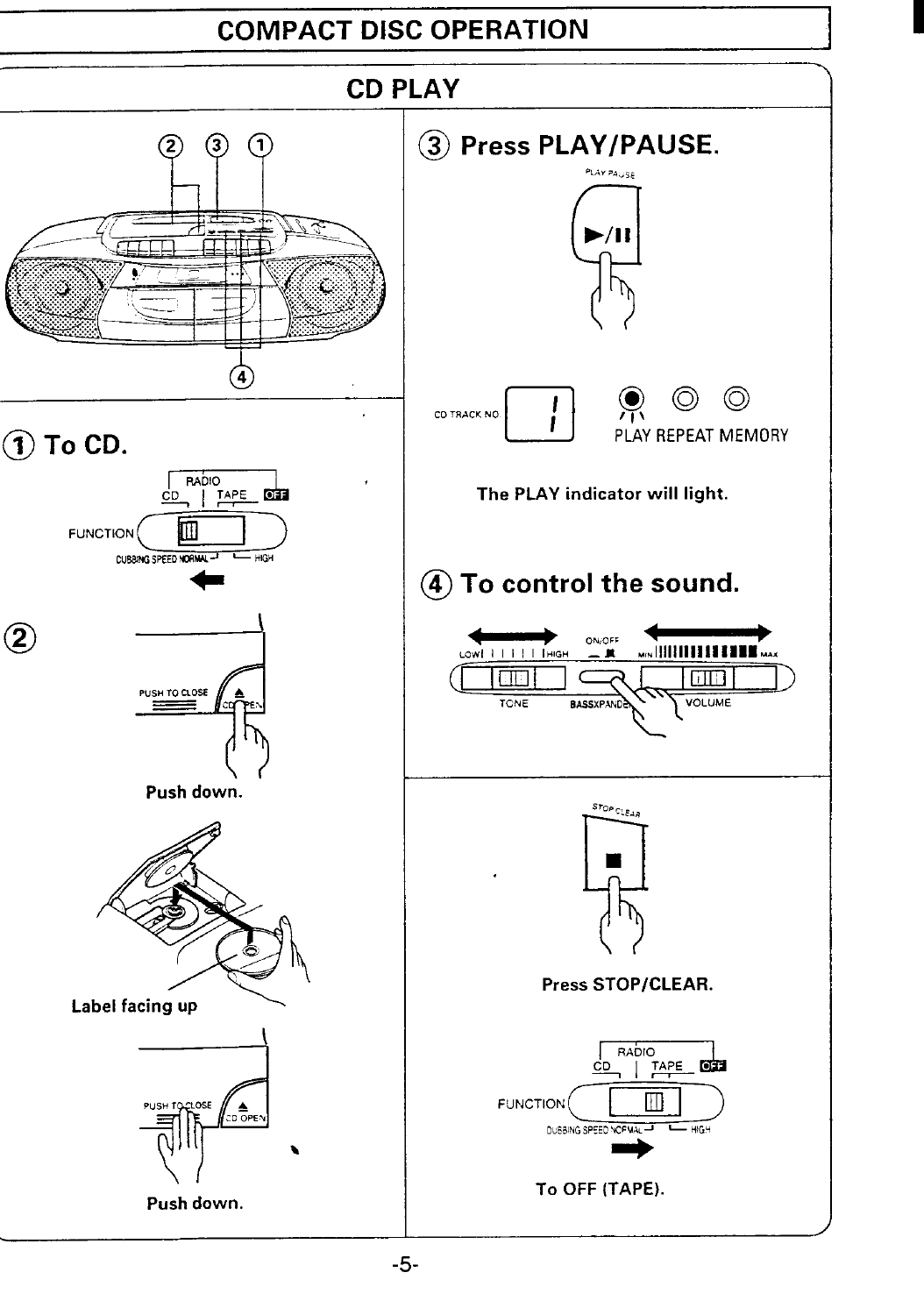

**total number of tracks on the disc as shown below.**

| <b>TRACKS</b> | CD TRACK NO.<br>display |
|---------------|-------------------------|
| $1 - 19$      | $1 - 19$                |
| More than 19  | "0" Flashes             |

**Tab/e 7**

### **NOTES:**

- **If a disc is loaded upside down, or if no disc is loaded, the CD player will not operate.**
- **Opening the CD compartment lid while a CD is playing could scratch the disc. Always press the STOP/CLEAR button and wait for the disc to stop rotating before opening the CD compartment lid.**

### **IMPORTANT NOTE**

**If an abnormal display indication, or an operating problem occurs, disconnect the mains lead. Remove the Dbatteries (see page 2). Wait at least 5 seconds, then reconnect the mains lead. Reinstall the D batteries.**

### **Compact discs**

- **Both 8 cm and 12 cm discs can be played in this unit.**
	- **NOTE: Place only one disc at a time in the CD compartment.**



- **Only discs bearing the logo as shown can be played in this unit.**
- **Always place the compact disc in the CD compartment with the label facing up. Compact discs can be played on only one side.**
- **Fingerprints and dust should be carefully**  $\mathbf{r}$ **wiped off the disc's signal surface (opposite the label side) with a soft cloth. Gently wipe in a straight motion from the inside tothe outside of the disc.**
- **Discs should be returned to their cases after use to avoid serious scratches which could cause the player to skip.**
- **Do not expose a disc to direct sunlight, high humidity, or high temperatures for extended periods of time to prevent warping the disc.**
- **Do not apply paper or write anything on surfaces of the disc.**
- **Do not use cleaners or antistatic sprays on discs, such as those used for phonograph records.**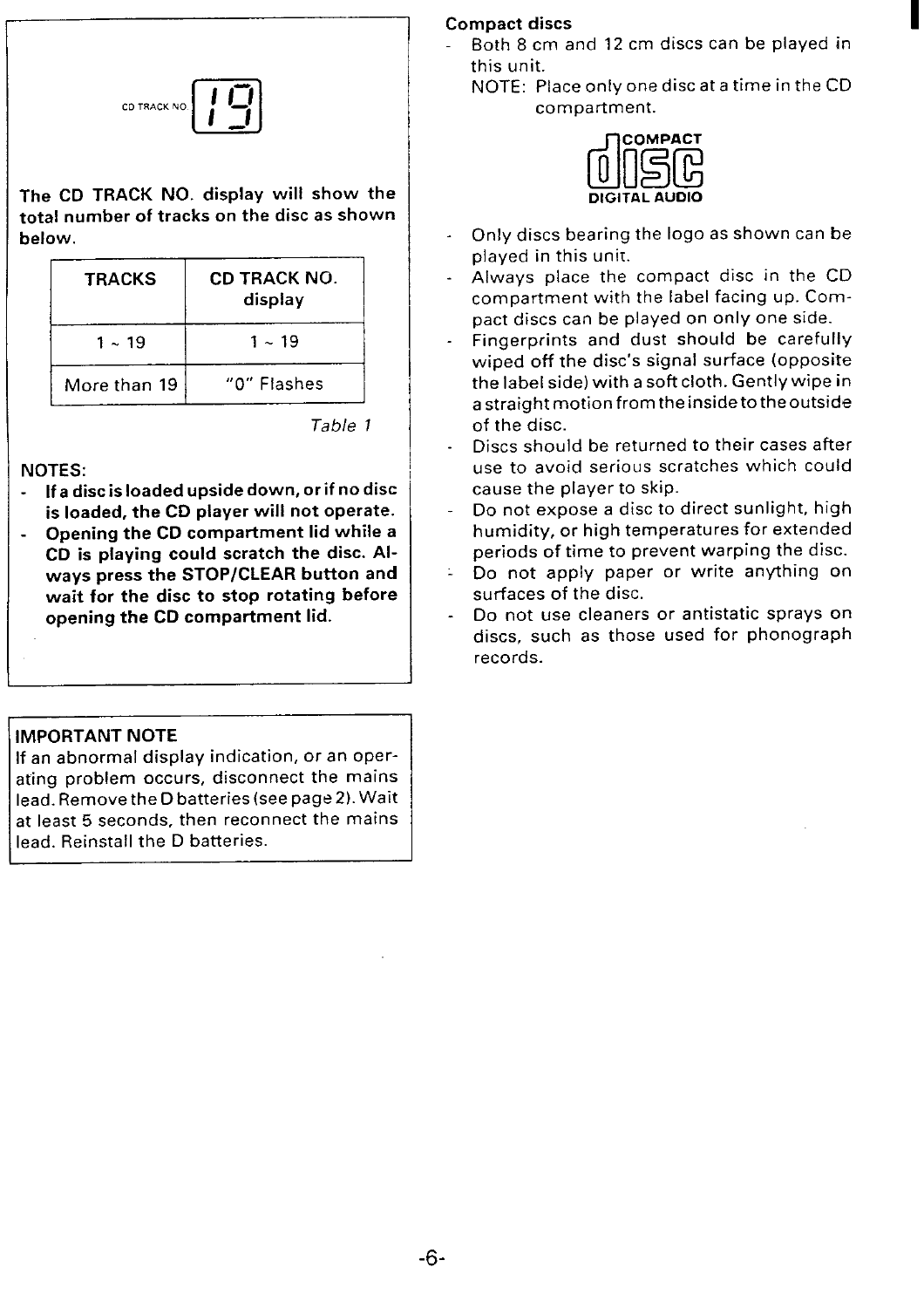





- **1. Press the PLAY/PAUSE button during play. Play will temporarily stop, and the PLAY indicator will flash.**
- **2. Press the PLAY/PAUSE button again to resume play. The PLAY indicator will remain ON.**

### **TRACK SEARCH**

- **1. In the play mode, press and hold down the**  $H \triangleleft$  or  $H \triangleleft$  **MSKIP/SEARCH** button to lower the **volume level and quickly advance or return to any part of the disc. The CD TRACK NO. display will flash.**
- 2. Release thel<**EXAMPIONER FINDITY** Release the Herton **to return the volume to normal level and resume play.**

**NOTE:**

**If the 14< or** ➤**FI SKIP/SEARCH button is pressed during the PAUSE mode, no sound will be heard, and the PAUSE mode will continue when the button is released.**

### **TRACK SKIP**

- 1.**Press and release the ~< or** ➤**<sup>N</sup> SKIP/ SEARCH button repeatedly during play to quickly locate the beginning of a track.**
- **2. The CD TRACK NO. display will show the number of the selected track. Play will continue from the beginning of the new track.**

**NOTE:**

**If the K+ or** ➤**M SKIP/SEARCH button is pressed while the unit isinthe PAUSE mode, the unit will remain in the PAUSE mode when the button is released.**



l++ **FM ,"~ . / .' ,.. ? ,** ;,4 .-,

 $\ddot{}$ 

b  $\frac{N}{P}$  SEA



**Press and release repeatedly**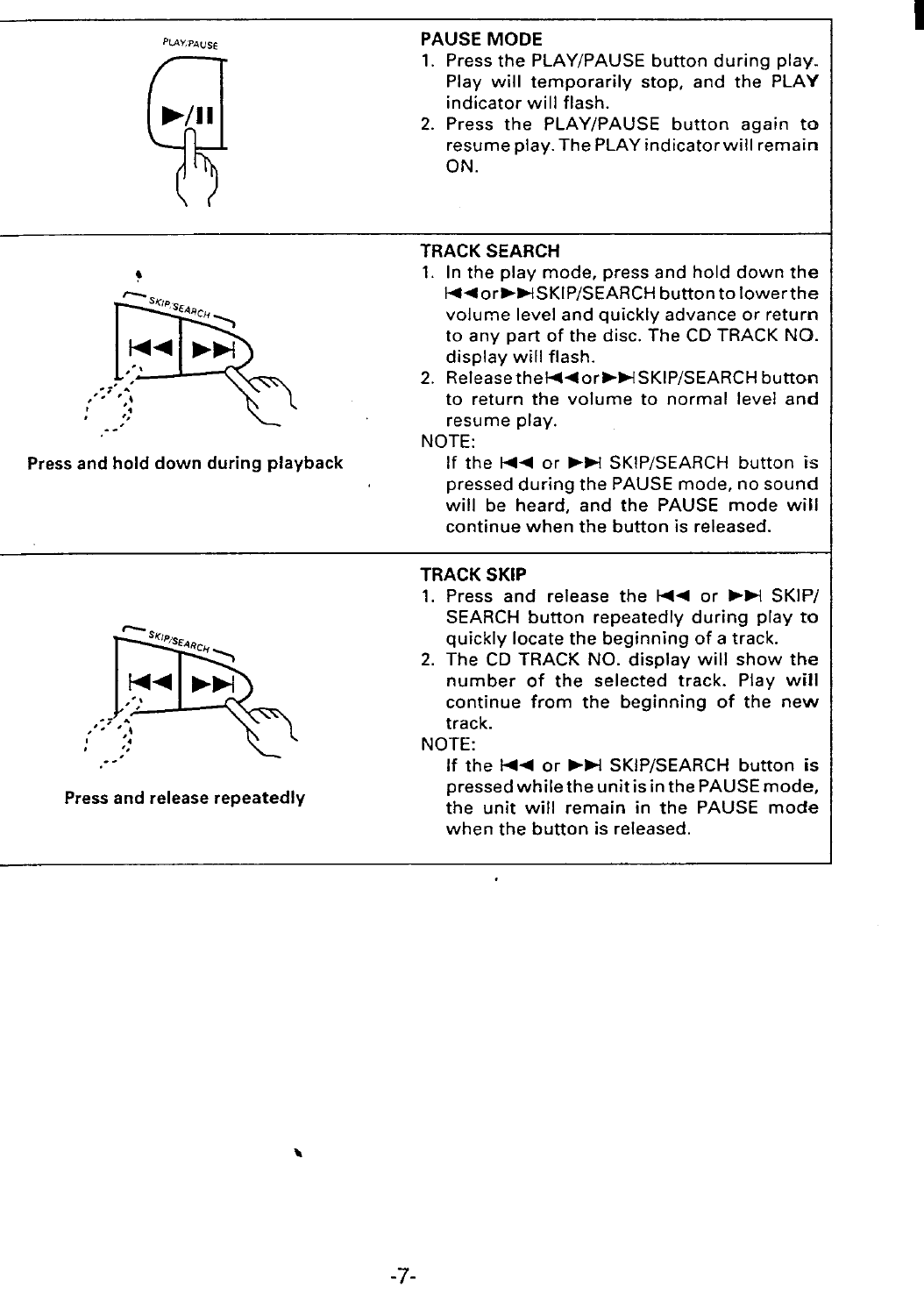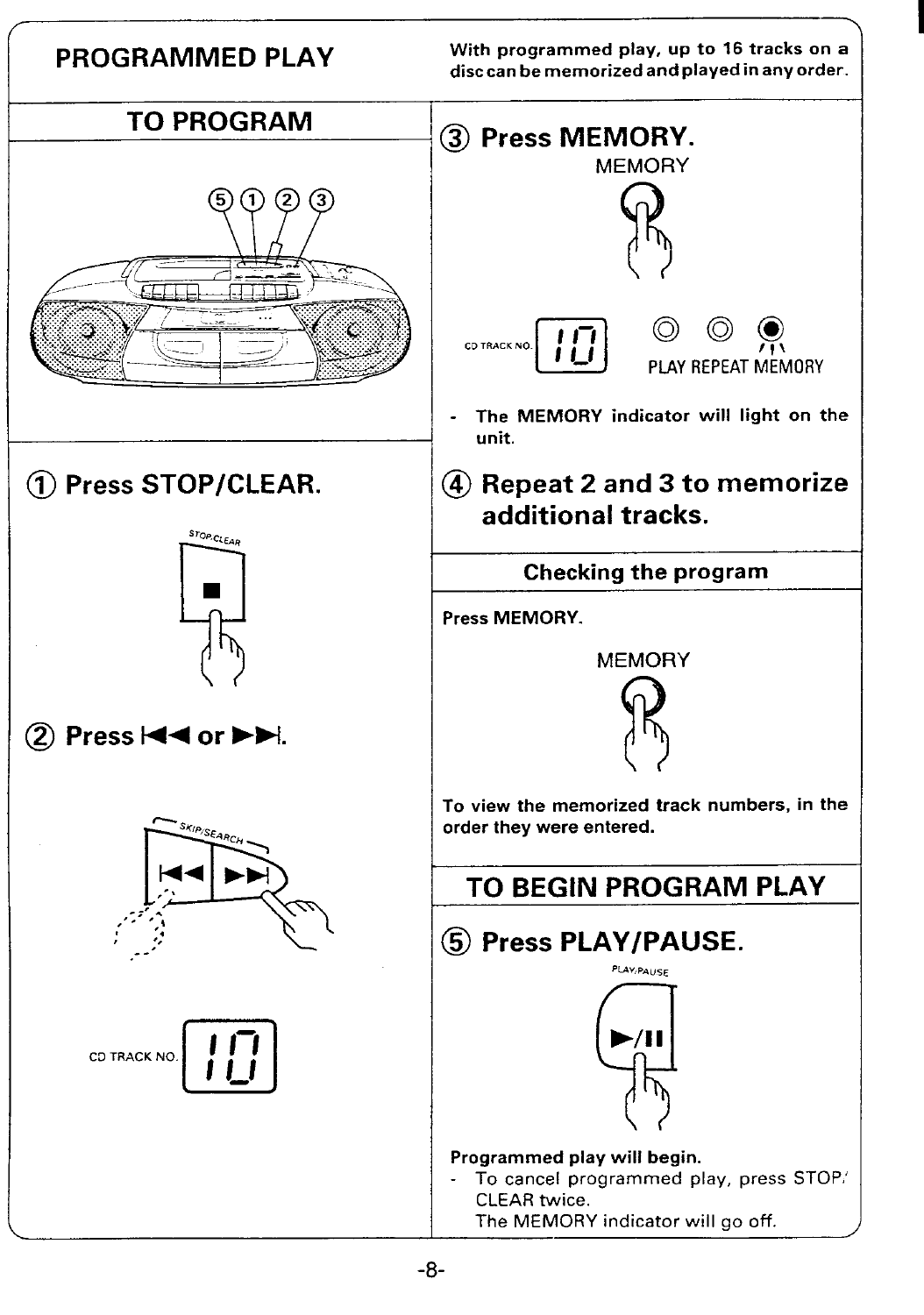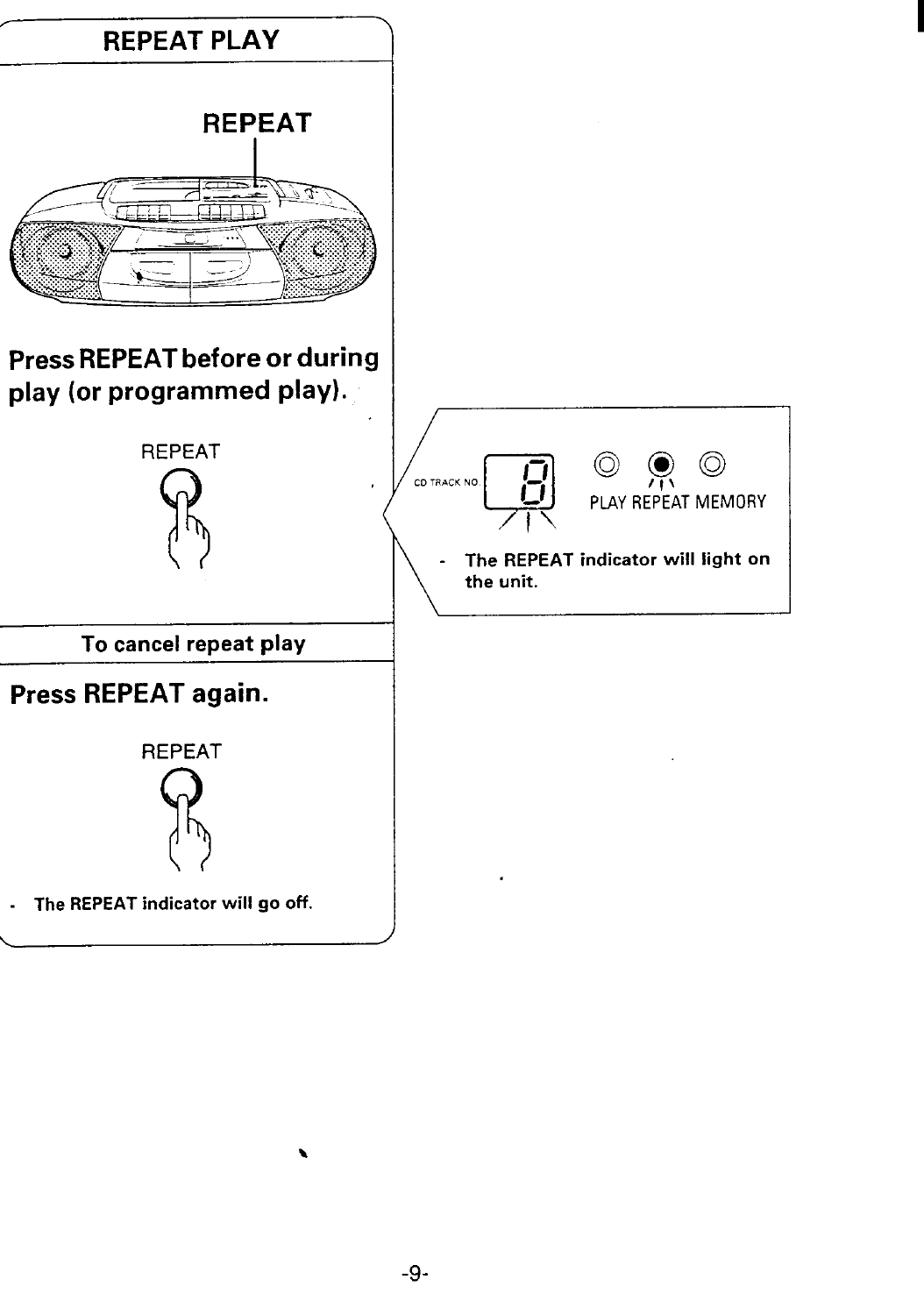### **RADIO OPERATION**



## To improve reception

FM - Extend and change position.

AM - Rotate unit.



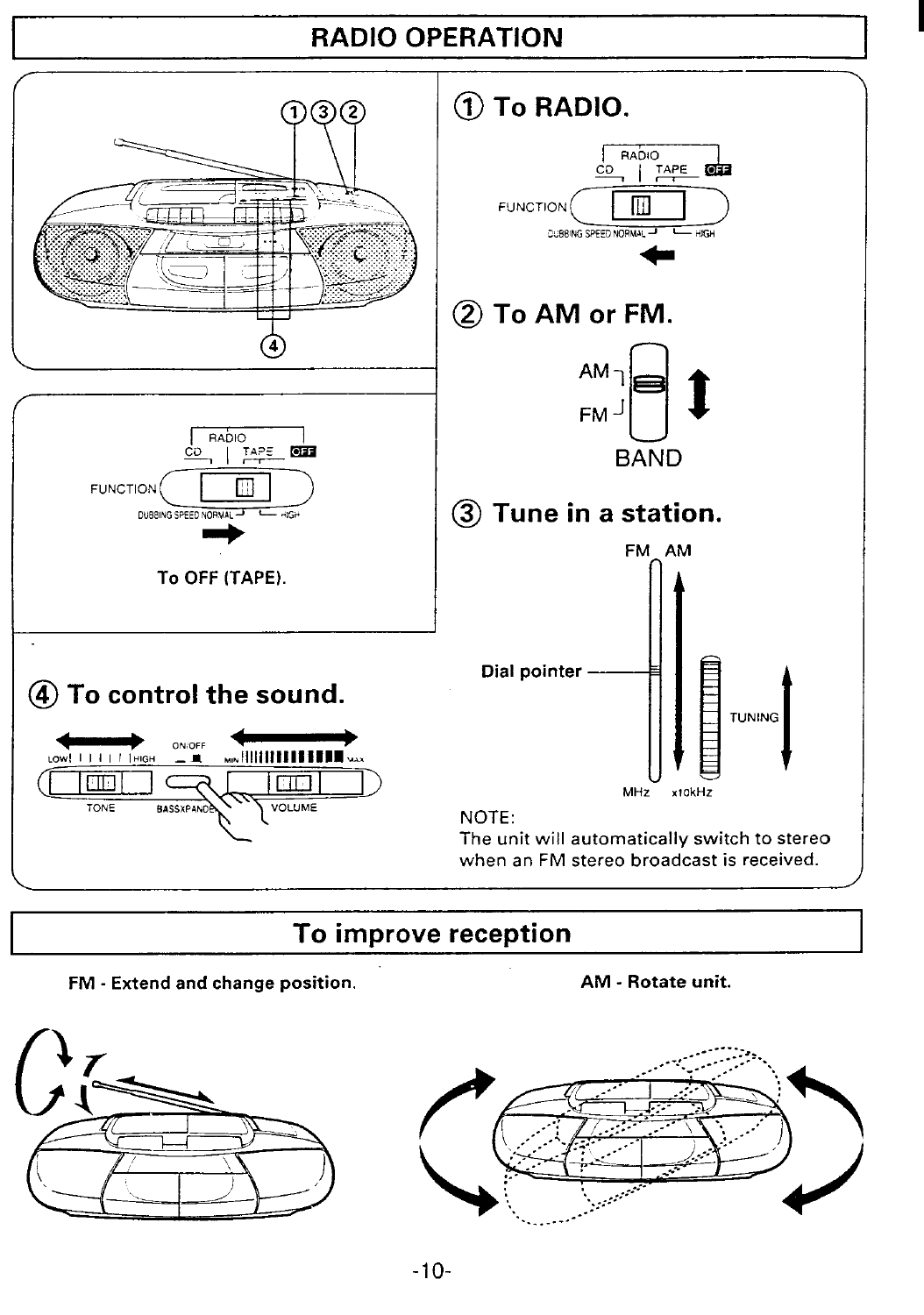## **CASSETTE TAPE OPERATION**

PLAY

/



.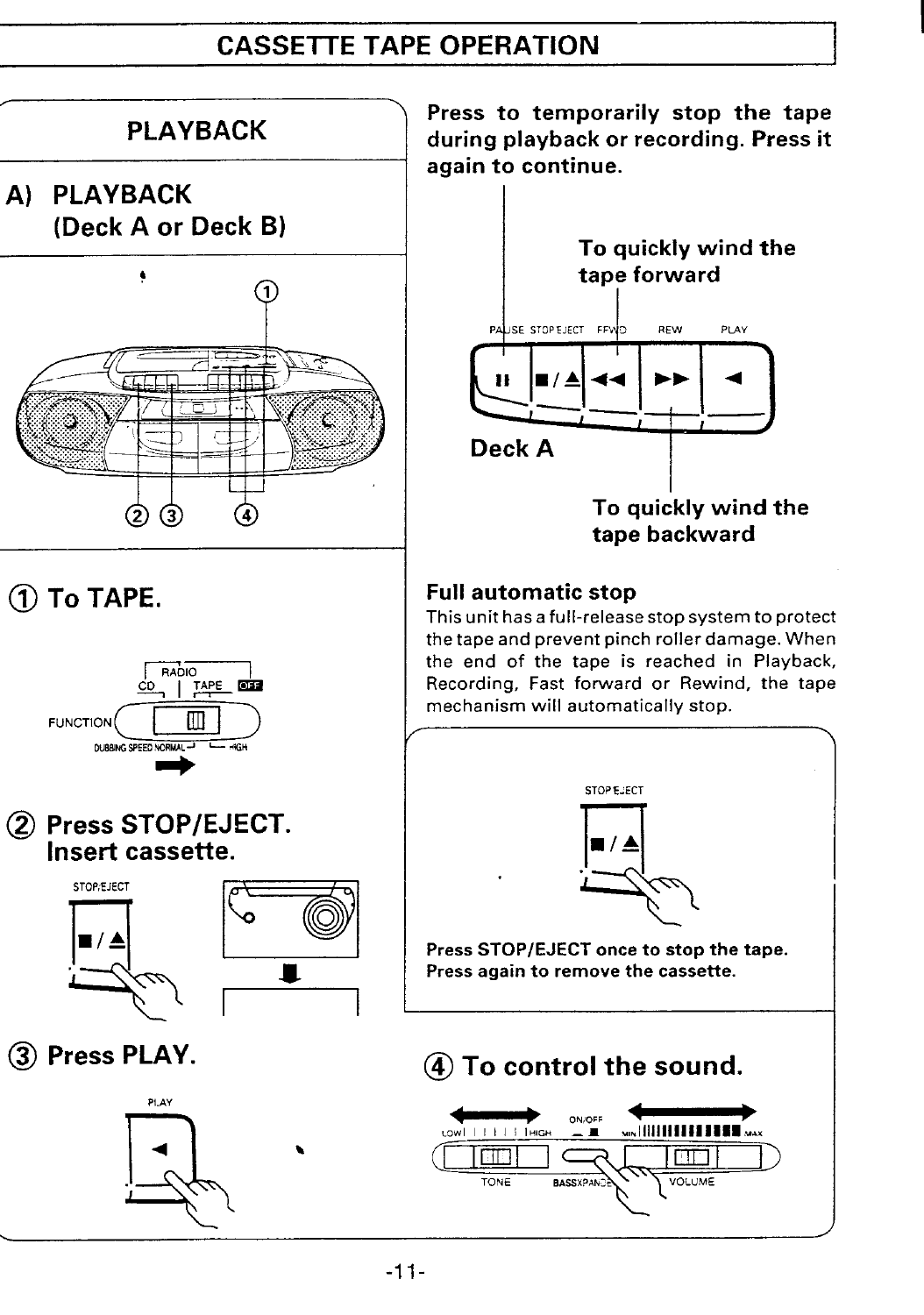

### CAUTION:

**While playing or recording with one deck, do not press the Fast Forward (FFWD) or Rewind (REW) button of the other deck, or the sound quality may deteriorate.**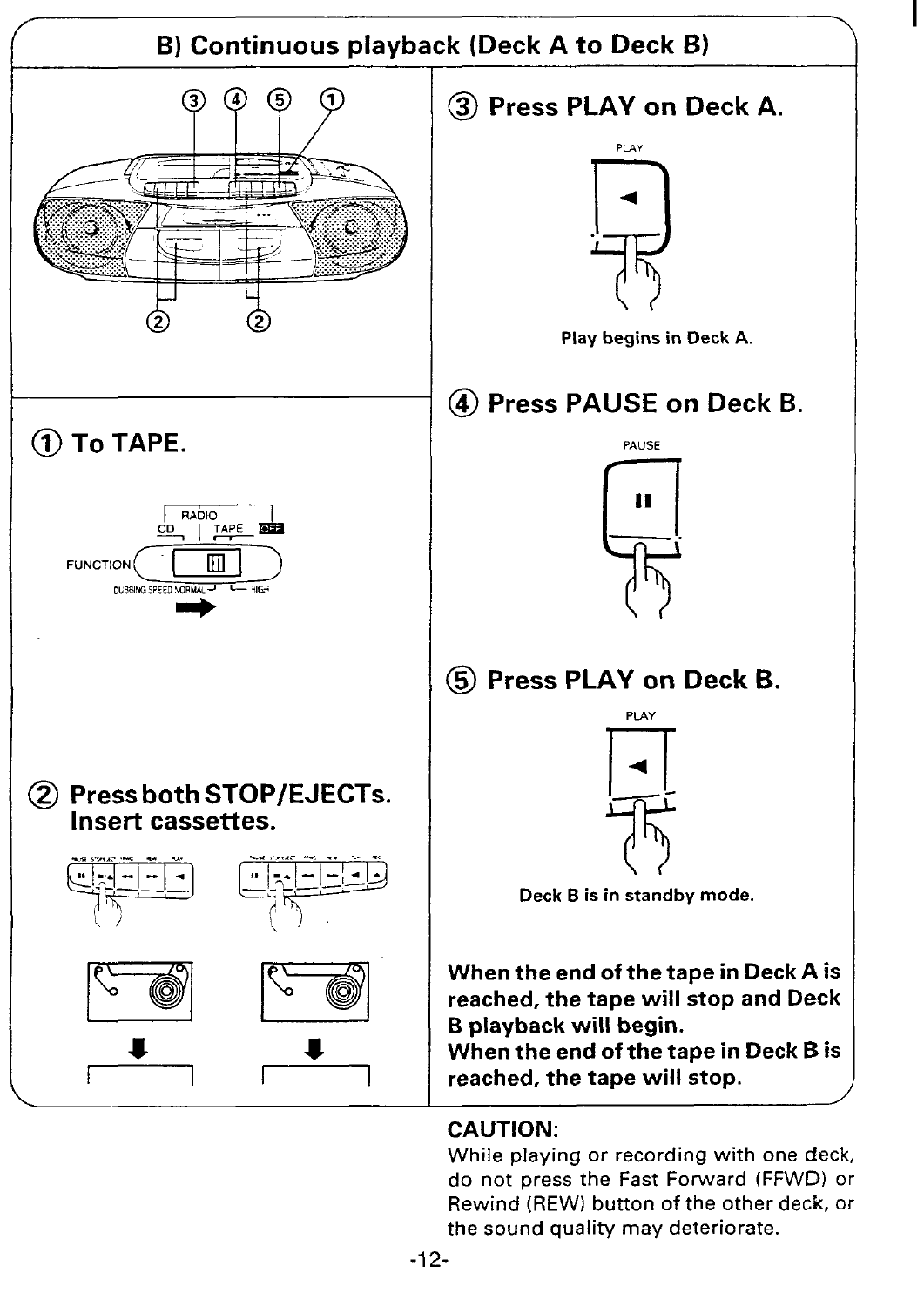# RECORDING (Deck B)

A) Recording from the built-in radio



# 1 Press STOP/EJECT.



@ To RADIO.



**TO AM or FM. Tune** in a station.



### WARNING

**UNAUTHORIZED RECORDING OF COPY-RIGHTED MATERIAL MAY VIOLATE APPLICABLE COPYRIGHT LAWS. SANYO ASSUMES NO RESPONSIBILITY FOR UNAUTHORIZED DUPLICATION, USE OR OTHER ACTS WHICH INFRINGE UPON THE RIGHTS OF COPYRIGHT OWNERS.**

I

### **Automatic Level Control (ALC) recording**

**The ALC circuit adjusts the recording input level automatically. No adjustments are required.**

### **Beat cancel switch (BEAT CANCEL, on the bottom of the unit)**

**When recording a radio program, an irritating "whistling" sound may sometimes be heard. If this occurs, select position 1, 2 or 3. Leave the switch in the position that gives the best results.**



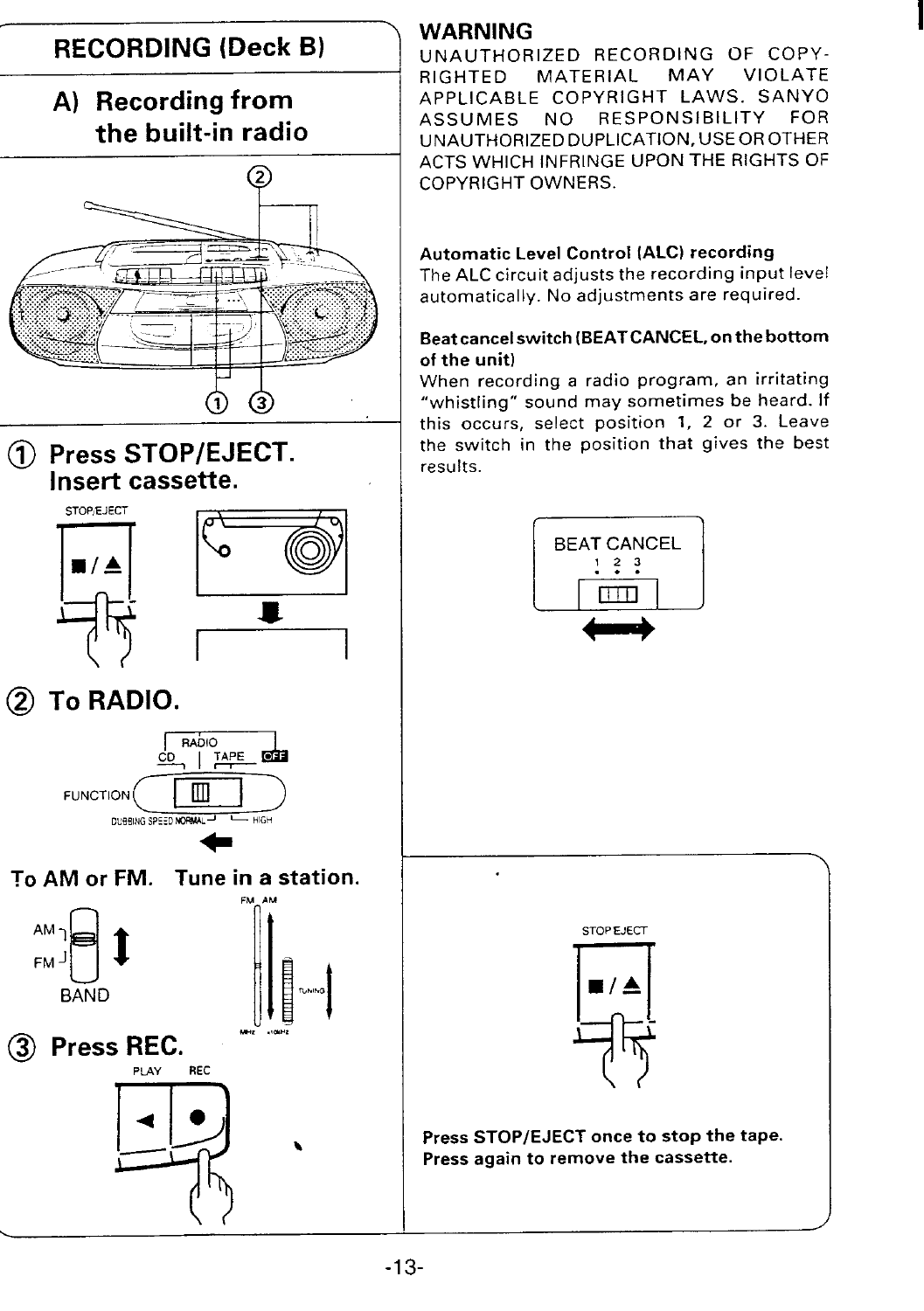

### **Safeguards against accidental erasure**

**To protect side A, break out tab (1). To protect side B, break out tab (2). NOTE:**

**1**

**A cassette with the erase guard tabs removed cannot be erased or used for recording and the REC button cannot bedepressed. To record or erase a Drotected cassette, cover the tab openings with adhesive tape (3).**





### **Synchronous recording (CD-TAPE SVNCHRO DUBBING)**

PLAY REC **This recording system starts disc play and cassette recording at the same time. When the REC button is pressed, recording will start atthebegin ningoftrack number 1 of the disc.**

**If a program has been entered, recording will start from the beginning of the first programmed track.**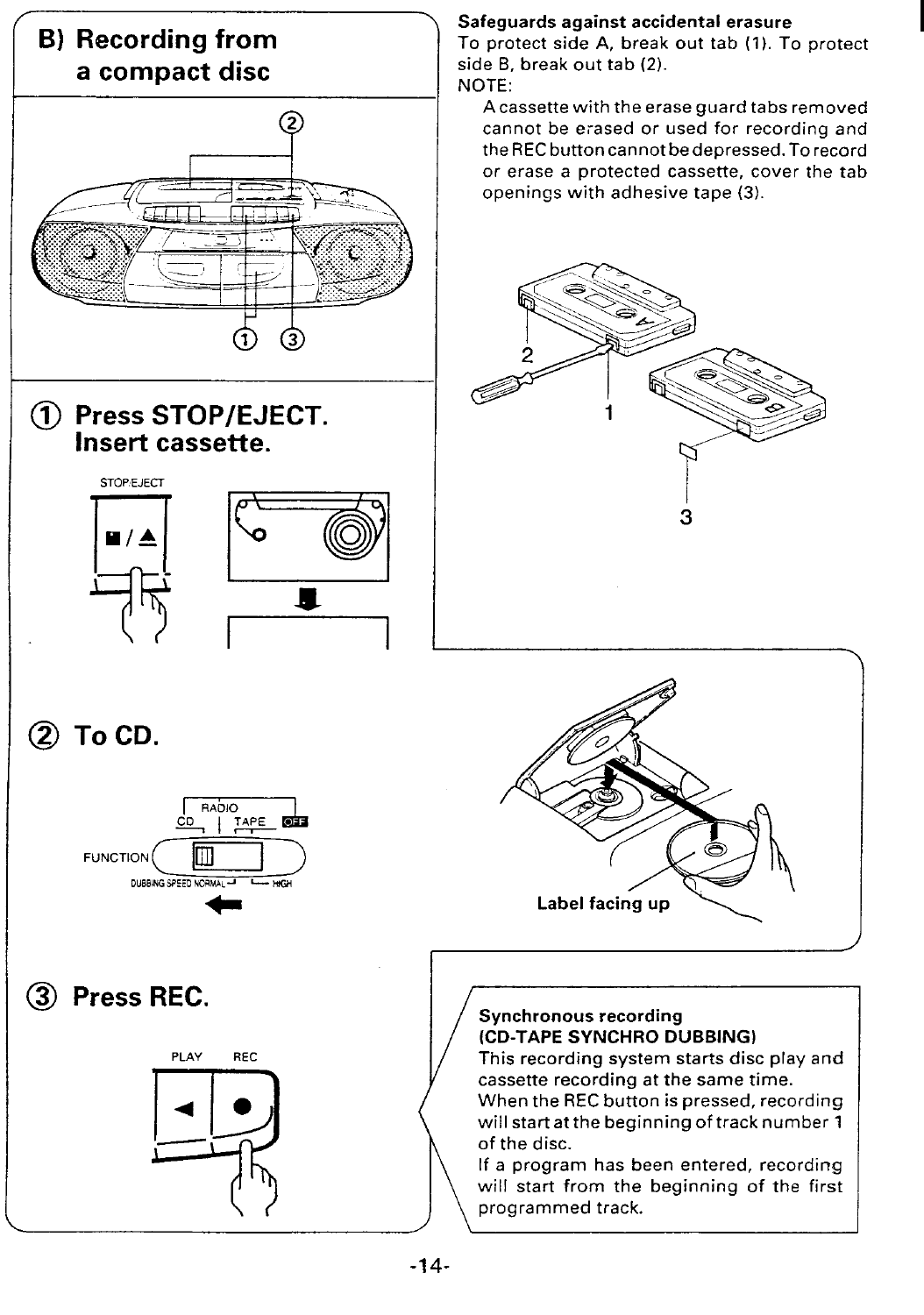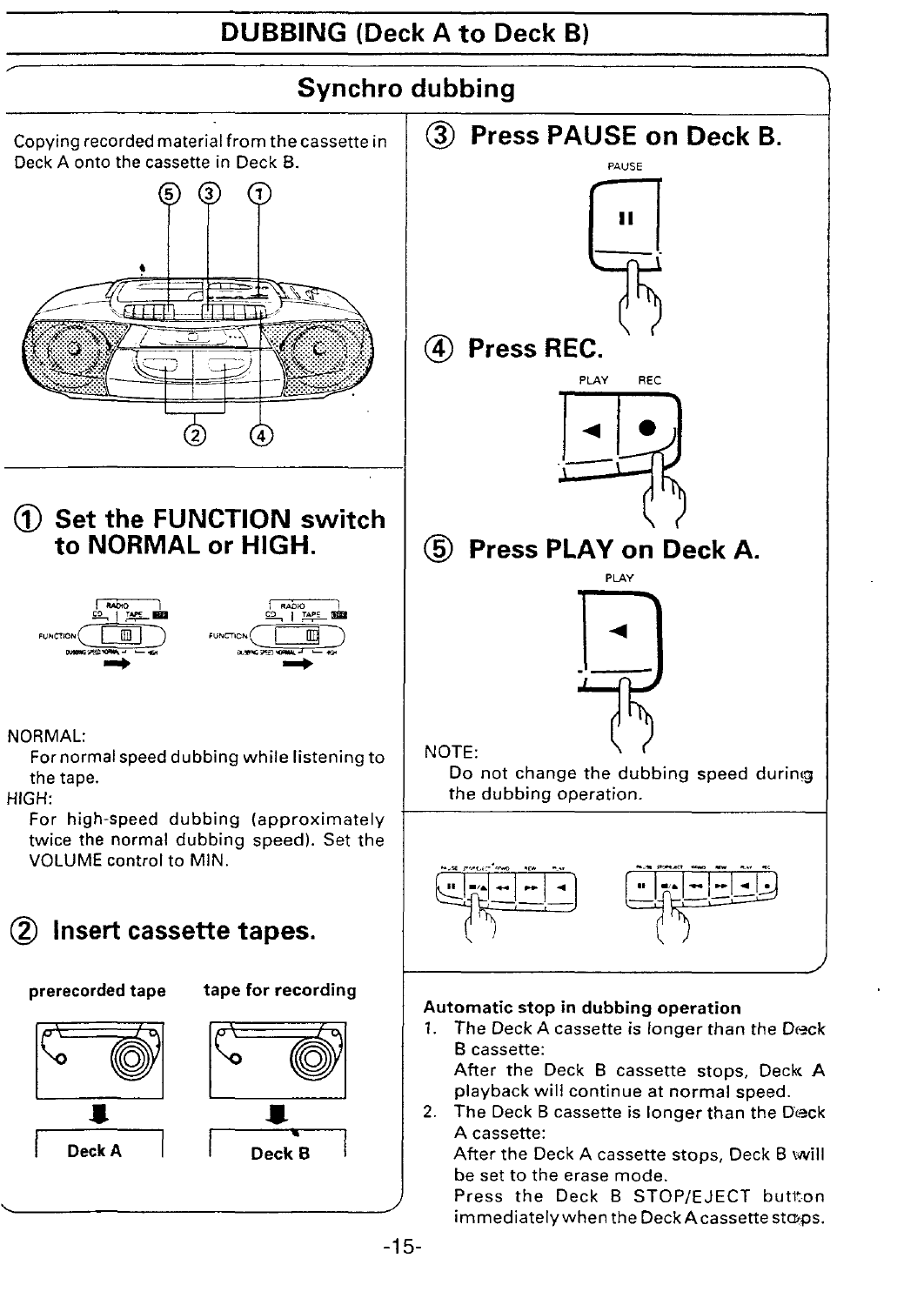### **MAINTENANCE** I<sub>nduction and the second construction and the second construction and the second construction and the second construction of  $\mathcal{A}$ </sub>

**Cleaning the unit Cleaning the CD player lens Clean the outside of the unit with a clean soft The lens should never be touched.** cloth, moistened with lukewarm water. Do not lf dust is on the lens, blow it off using a can use solvents such as benzene or thinner. These lens blower. (Please consult your diealer.) **use solvents such as benzene or thinner. These lens blower. (Please consult your diealer.) will permanently damage the units finish.**

### **Cleaning the tape heads**

**When dust or reddish-brown oxide builds up on thetapedeck heads, pinch roller andcapstan, the following problems may result: /**

**Poor sound quality during playback Distorted, poor quality recordings Erratic tape speed during recording or playback**

**1. Press both STOP/EJECT buttons to open both cassette compartment lids.**



**2. Press the PLAY button of Deck A.**



**3. Press the REC button of Deck B while holding the lever down as**



**4. Moisten a cotton swab (1) with Lsopropyl alcohol or special head cleaning fluid. Gently rubthefaceofeach head (2,5, 6)with alcohol. Alsoclean thecapstans (4,8) andpinch rollers (3, 7).**





### If trouble occurs ...

**F F Toavoidthehazard 'ftrOubieOccurs- of electric shoclc.and damage to the unit, have the unit bench tested by in authorized SANYO service statiorn. Do not remove the unit from its cabinet to att&mpt repairs yourself.**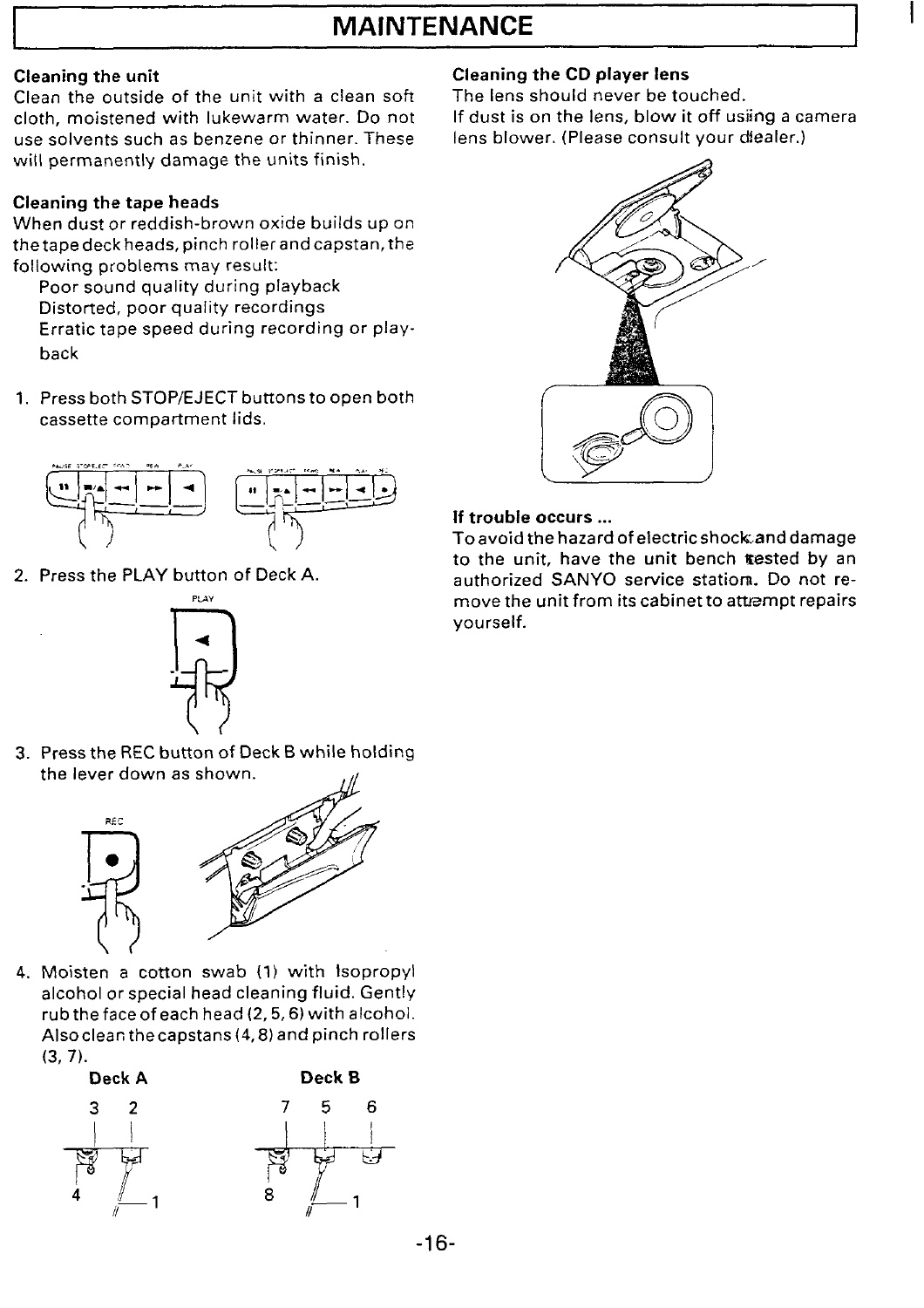### **SPECIFICATIONS**

### **CASSETTE SECTION)**

**?ecording system: AC bias, 4-track stereo :rasing system: Magnet erase rape speed: 4.75 cmlsec. 'ast forward and rewind time: 120 sec. (C-6~tape) 'requency response: 80-12,000 Hz (Normal tape)**

#### **CD SECTION)**

**;hannels: 2 channels YN ratio: 73 dB Now & Flutter: undetectable Sampling frequency: 44.1 kHz Iuantization: 16 bits linear/ch 'ick up light source: Semi-conductor laser 'ick up wave length: 790 nm Laser output: Continuous wave max. 0.6 mW**

### (RADIO SECTION)

**Tuning ranges: AM: 525– 1,710 kHz FM: 88– 108 MHz Aerials: Built-in ferrite bar and telescopic aerials**

#### [GENERAL)

**Output power: 4.0 W/ch (DC max. ) Speaker: 10cmx2,40hms Terminal impedance: PHONES: 32 ohms Power source: AC: 230--240 V, 50 HZ DC: 12 V (8 "D" size batteries) Dimensions: 530x 150x 225mm(Wx HxD) Weight (approx. ): 4.5 kg including batteries**

**Specifications subject tochangewithout notice.**

I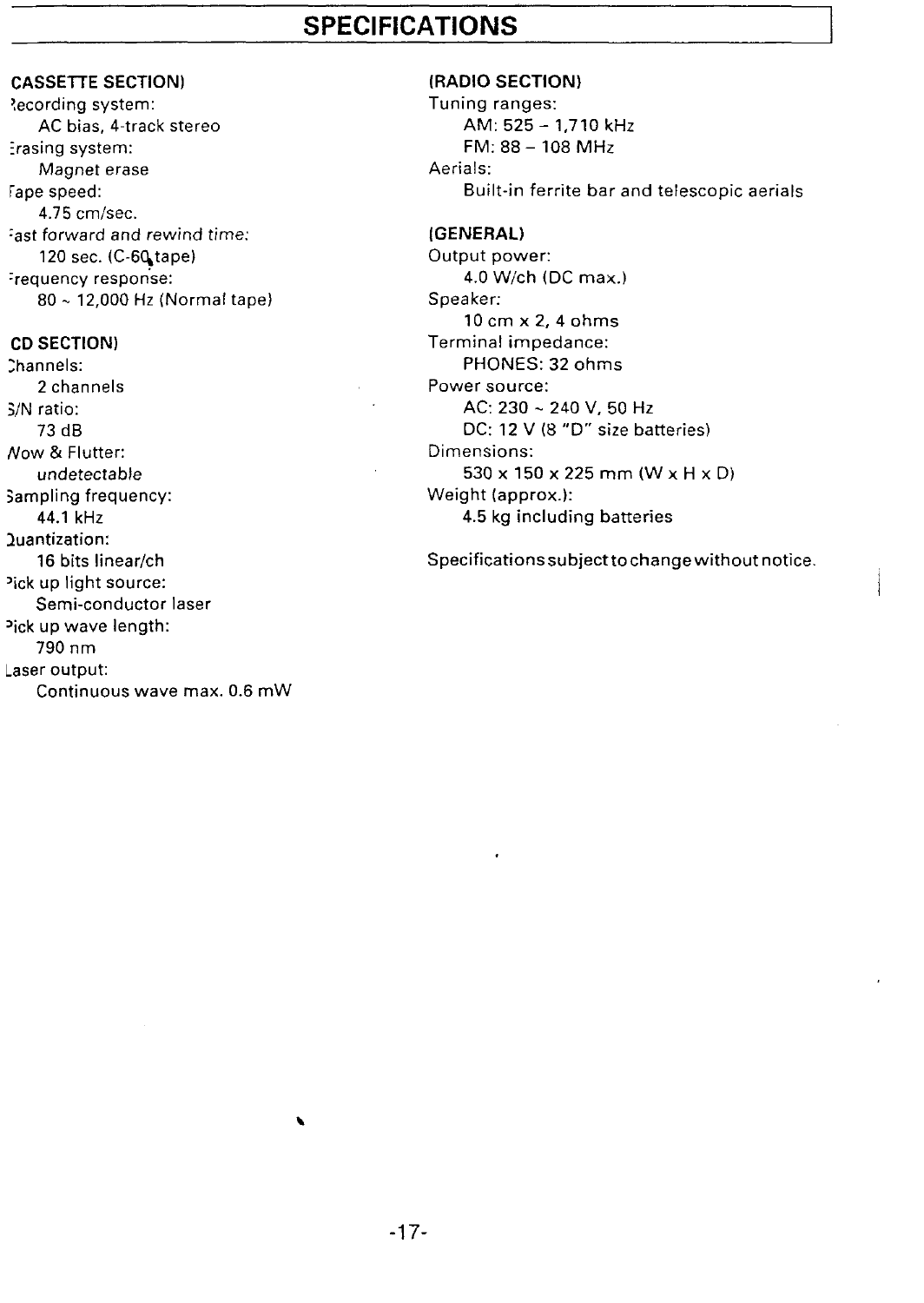$-18-$ 

 $\mathcal{L}^{\text{max}}_{\text{max}}$  and  $\mathcal{L}^{\text{max}}_{\text{max}}$ 

 $\sim$